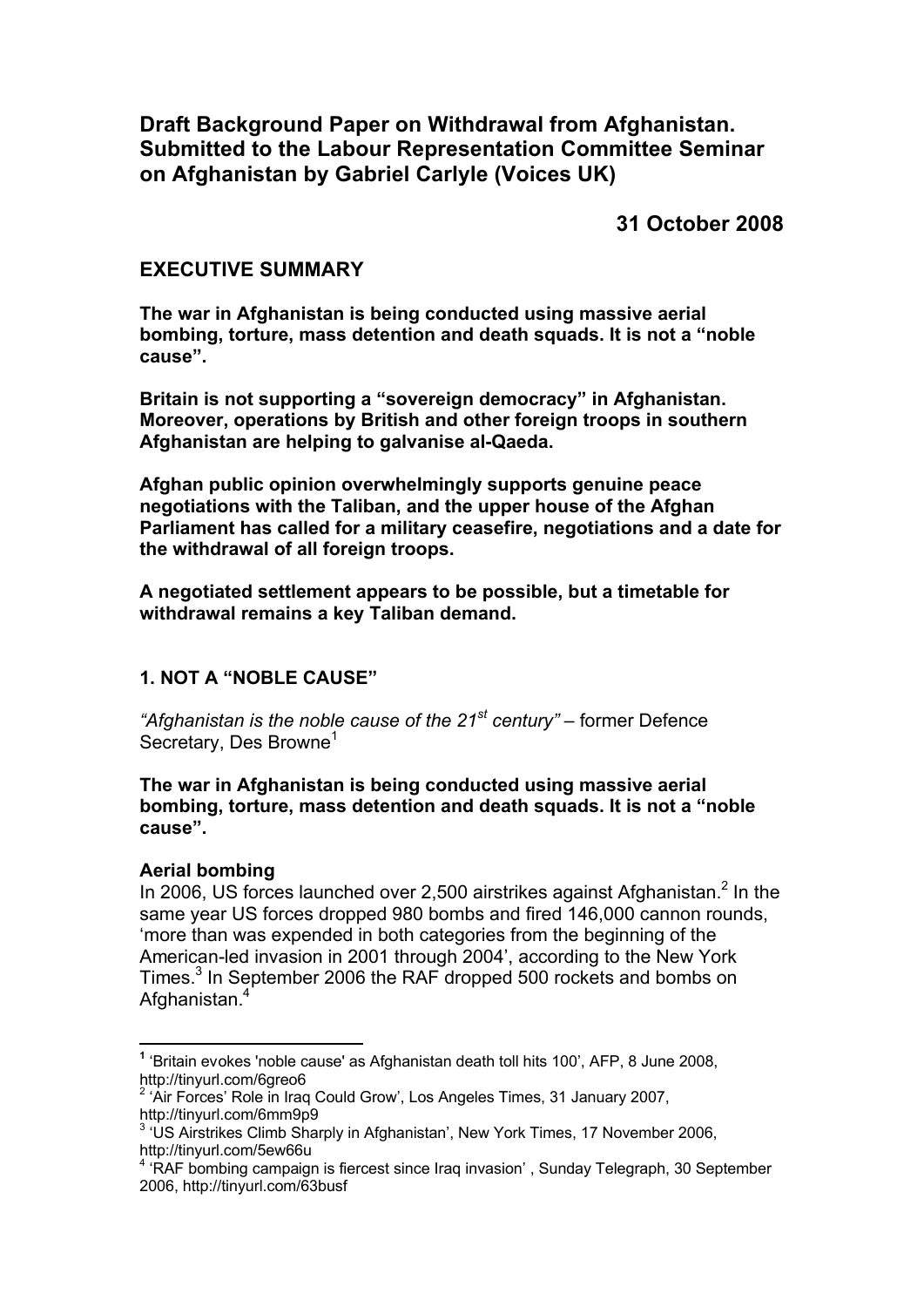USAF figures show that '300 tons of bombs were dropped on Afghanistan [by fixed wing aircraft] during June and July [2008] alone – the same as the amount dropped on the country during the whole of 2006.'[5](#page-1-0) (*Observer*, 10 August).

### **Civilian Deaths**

*"Suddenly, there were large planes above us. Then they bombed the house …They bombed and fired from 1 a.m. to 8 a.m. All of my relatives were killed in this bombing -- my cousins, my uncles, nieces, nephews, two of my daughters and my son" -* Afghan taxi driver Hajj Gul Ahmed, August 2008.[6](#page-1-1)

Based on its own field research, the respected (pro-war) think tank The Senlis Council has estimated that as many as 2-3,000 Afghan civilians may have been killed by US/NATO air strikes in southern Afghanistan during 2006.<sup>[7](#page-1-2)</sup>

In a tally by Human Rights Watch, reported civilian deaths in Afghanistan as a result of aerial bombing tripled between 2006 and 2007.<sup>[8](#page-1-3)</sup>

# **Death Squads**

*"They were foreigners, with special glasses fixed to their faces and powerful lights on the weapons. One lifted the blanket from the edge of Ghulam, put his gun against his temple and fired. The bullets came out of his cheek. I was sitting right in front of them with my two surviving sons"* - Abdul Qarim, describing the execution of his son during a Special Forces raid in Kandahar province in 2006.*[9](#page-1-4)*

In December 2007, the *Daily Telegraph* reported that **t**he British Army was '"taking seriously" claims that children were shot and several adult villagers had their throats cut during a secret military operation by unidentified forces in Helmand province.<sup>' [10](#page-1-5)</sup> Eyewitnesses said that eighteen civilians were killed 'during a night time raid by a mixed force of foreign and Afghan troops helicoptered into' the village of Toube on 18 November 2007.<sup>[11](#page-1-6)</sup>

In May 2008 the UN's Special Rapporteur on extrajudicial, summary or arbitrary executions, Philip Alston, reported that international forces in Afghanistan had 'reportedly killed as many as 200 civilians, often in joint

<span id="page-1-0"></span> 5 'UK denies money to wounded Afghans', Observer, 10 August 2008, http://tinyurl.com/5rpv6o

<span id="page-1-1"></span><sup>&</sup>lt;sup>6</sup> 'Joint Inquiry Sought Into U.S.-Led Strike In Afghan Town', Washington Post, 31 August 2008, http://tinyurl.com/3kmjje

<span id="page-1-2"></span> $7$  Section B.2, Chapter 2, 'Hearts and Minds in Southern Afghanistan', Senlis Council, December 2006. http://tinyurl.com/yqhs3m

<span id="page-1-4"></span><span id="page-1-3"></span><sup>8</sup> 'Afghanistan: Civilian Deaths From Airstrikes ', 8 September 2008, http://tinyurl.com/4cx3ht <sup>9</sup> 'Who are the Taleban? The question that is snaring Nato in Tribal wars', The Times, 21 October 2006, http://tinyurl.com/2bz9lk

<span id="page-1-5"></span><sup>&</sup>lt;sup>10</sup> 'Claims of atrocity in Helmand province', Daily Telegraph, 12 December 2007, http://tinyurl.com/5hax9k

<span id="page-1-6"></span> $11$  'Foreign troops accused in Helmand raid massacre', Institute for War and Peace Reporting, 10 December 2007, http://tinyurl.com/2emgtx)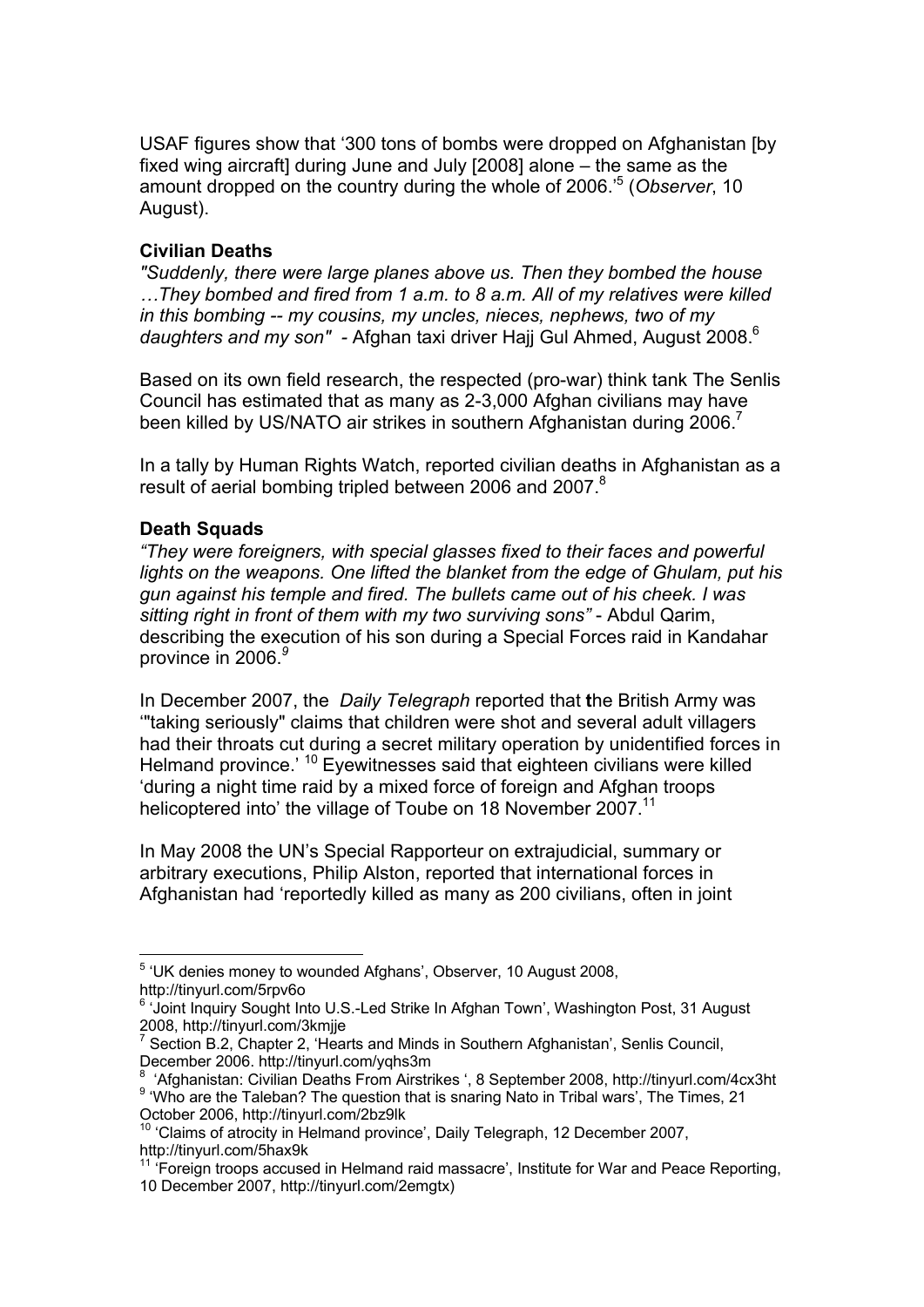operations with Afghan security forces, between January and April 2008.'[12](#page-2-0)

Noting that there had been a number of raids 'for which no State or military command appears ready to acknowledge responsibility', he claimed to have 'received credible information that armed Afghan men were working with armed international personnel in certain areas', and that '[a]t least some of these units are apparently led by personnel belonging to international intelligence services.'[13](#page-2-1)

According to the *Independent*, a western official close to Alston's investigation 'said the secret units are still known as Campaign Forces, from the time when American Special Forces and CIA spies recruited Afghan troops to help overthrow the Taliban during the US-led invasion in 2001. "The brightest, smartest guys in these militias were kept on," the official said. "They were trained and rearmed and they are still being used."'[14](#page-2-2)

#### **Torture and mass detention**

Since 2001 'Itlorture and ill-treatment of detainees in US custody in Afghanistan is alleged to have included the following methods: sleep deprivation; stripping and forced nudity…prolonged solitary confinement; …stress positions…death threats; threats of torture; threats of rape; light deprivation; use of dogs to inspire fear…kicking, punching and other physical assault; hooding, including for days at a time …electric shocks; immersion in water, cigarette burns; and soldiers urinating on detainees.<sup>15</sup>

The US is now building a new \$60m 40-acre detention co[mpl](#page-2-3)ex at Bagram, where currently it typically holds over 600 prisoners.<sup>16</sup>

# **2. THE "SOVEREIGN DEMOCRACY"**

 $\overline{a}$ 

*"We are there to support a democratically elected Afghan government – very important to stress that the Afghan government wants the support of the international community. Those who talk about a British or an international colony are quite wrong: Afghanistan is an independent country with its own government and we are supporting it" –* David Miliband, July 2007

<span id="page-2-1"></span><span id="page-2-0"></span> $12$  'Preliminary Note on the Mission to Afghanistan', 29 May 2008, http://tinyurl.com/55w5dy  $13$  More recently Alston has described the three choices open to Afghans subjected to nighttime raids by special forces: "They can either stay in their home and run the risk of being shot in their bed. Secondly, they could try and run, in which they would be shot, or thirdly, they fire back in which case they are treated as a terrorist and shot" ('Army told to switch its Afghan tactics', Observer, 31 August 2008*,* http://tinyurl.com/3ftb34)

<span id="page-2-2"></span><sup>&</sup>lt;sup>14</sup> 'Afghan death squads 'acting on foreign orders'', Independent, 16 May 2008, http://tinyurl.com/5q9oau

<span id="page-2-3"></span><sup>&</sup>lt;sup>15</sup> 'USA: US detentions in Afghanistan: an aide-mémoire for continued action', Amnesty International, 7 July 2005. http://tinyurl.com/ys8ro9. According to a recent in-depth investigation by McClatchy Newspapers, the US base in Bagram airport became 'a center of systematic brutality for at least 20 months starting in late 2001' ('Day 2: U.S. abuse of detainees was routine at Afghanistan bases', McClatchy Newspapers, 16 June 2008, http://tinyurl.com/6rrk9r).

<sup>&</sup>lt;sup>16 'U.S.</sup> plans \$60 million Afghan prison on military base', New York Times, 17 May 2008, http://tinyurl.com/5cvod8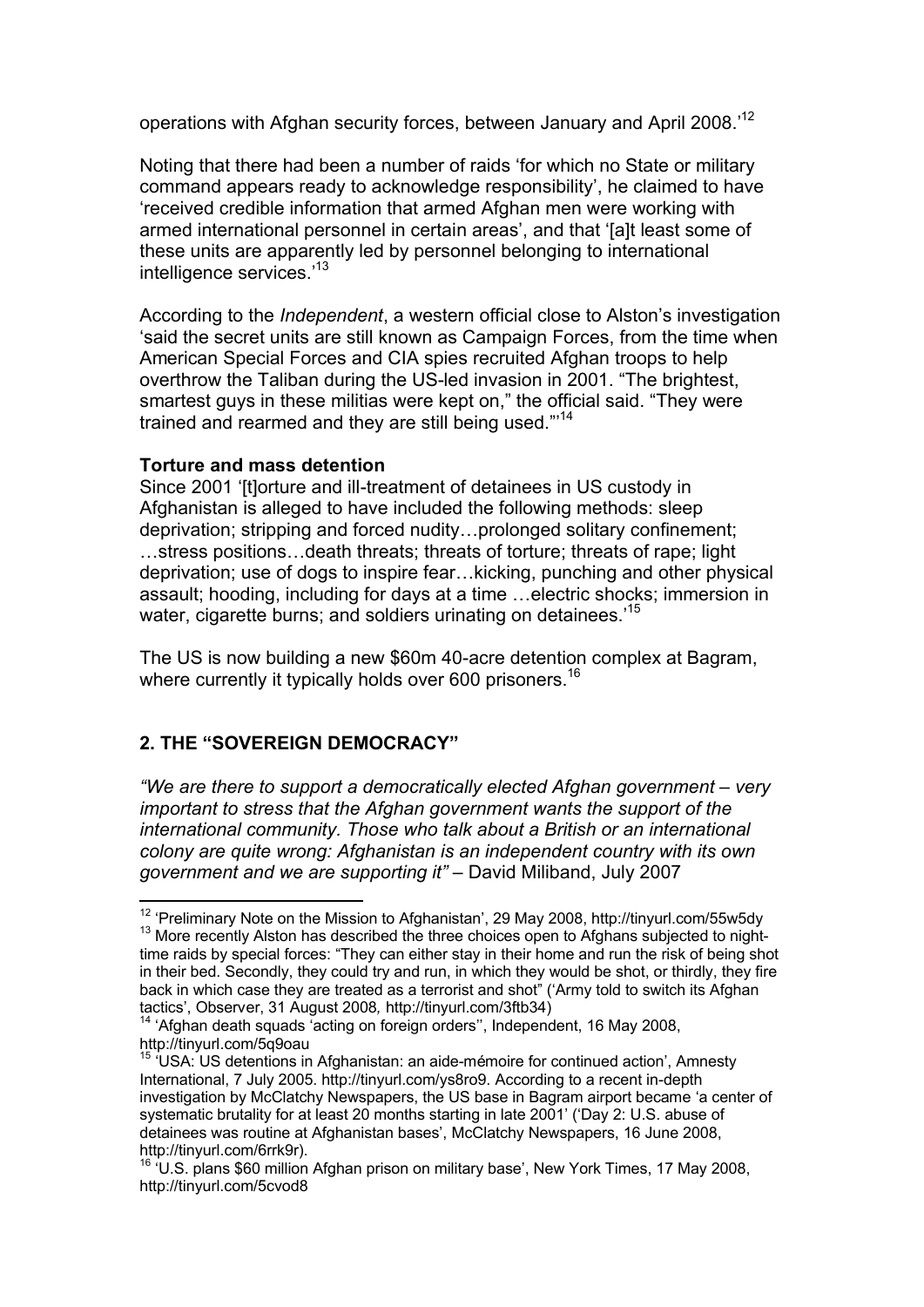### **Britain is not supporting a "sovereign democracy" in Afghanistan. Moreover, operations by British and other foreign troops in southern Afghanistan are helping to galvanise al-Qaeda.**

#### **Warlords**

Following the 2001 invasion, militias with horrific human rights records were 'brought to power with the assistance of the United States' (Human Rights Watch<sup>17</sup>), and the political process was manipulated by the US in order to install a weak leader (Hamid Karzai), who was dependent upon foreign backi[ng](#page-3-0) and the appeasement of these warlords.<sup>18</sup>

According to renowned (pro-war) journalist Ahm[ed](#page-3-1) Rashid:

The unstated US strategy was to leave Karzai ineffectual in the capital, protected by foreign forces, while relying on warlords to keep Pax Americana in the countryside … By following such a strategy, the United States left everything in place from the Taliban era except for the fact of regime change*.* 19

#### **Elections**

The two elections that have been held since [th](#page-3-2)e invasion were both deeply flawed:

• In the 2004 Presidential elections, voters in many rural areas told how to vote by warlords<sup>20</sup>; and there were significantly more "registered voters" than eligible voters.<sup>21</sup>

• In the 2005 Pa[rlia](#page-3-3)mentary elections, Human Rights Watch documented 'pervasive inti[mi](#page-3-4)dation of voters and candidates, in particular women.'<sup>22</sup> Over half of the members of the Afghan parliament are linked to armed groups or have records of past human rights abuses. $^{23}$ 

### **Galvanising al-Qaeda**

1

According to the head of the UN's al-Qaeda monitoring unit, Richard Barrett, the operations of British and foreign troops in southe[rn](#page-3-5) Afghanistan are helping to galvanise al-Qaeda:

The presence of foreign forces provides a glue and [al-Qaeda] have been quite clever to exploit fears of an outside force … You could say that the threat of foreign

<span id="page-3-2"></span>Ahmed Rashid, 'Descent into Chaos: How the War Against Islamic Extremism is Being Lost in Pakistan, Afghanistan and Central Asia' (Allen Lane, 2008).

<span id="page-3-1"></span><span id="page-3-0"></span> $17$  'Overview of human rights issues in Afghanistan', 31-12-04, http://tinyurl.com/59ptyo <sup>18</sup> For a thorough account see p. 117 – 166 of Kolhatkar and Ingalls, *'*Bleeding Afghanistan: Washington, Warlords and the Propaganda of Silence' (Seven Stories Press, 2006)

<span id="page-3-3"></span><sup>&</sup>lt;sup>20</sup> 'The Rule of the Gun: Human Rights Abuses and Political Repression in the Run-up to Afghanistan's Presidential Election', Human Rights Watch Briefing Paper, September 2004. http://tinyurl.com/2azshm

<span id="page-3-4"></span><sup>&</sup>lt;sup>21</sup> 'Afghan voting number puzzle', BBC, 27 August 2004, http://tinyurl.com/6ym6k6 <sup>22</sup> Country Summary: Afghanistan, Human Rights Watch, January 2006. http://tinyurl.com/2easpz

<span id="page-3-5"></span><sup>&</sup>lt;sup>23</sup> Country Summary: Afghanistan, Human Rights Watch, January 2006. http://tinyurl.com/2easpz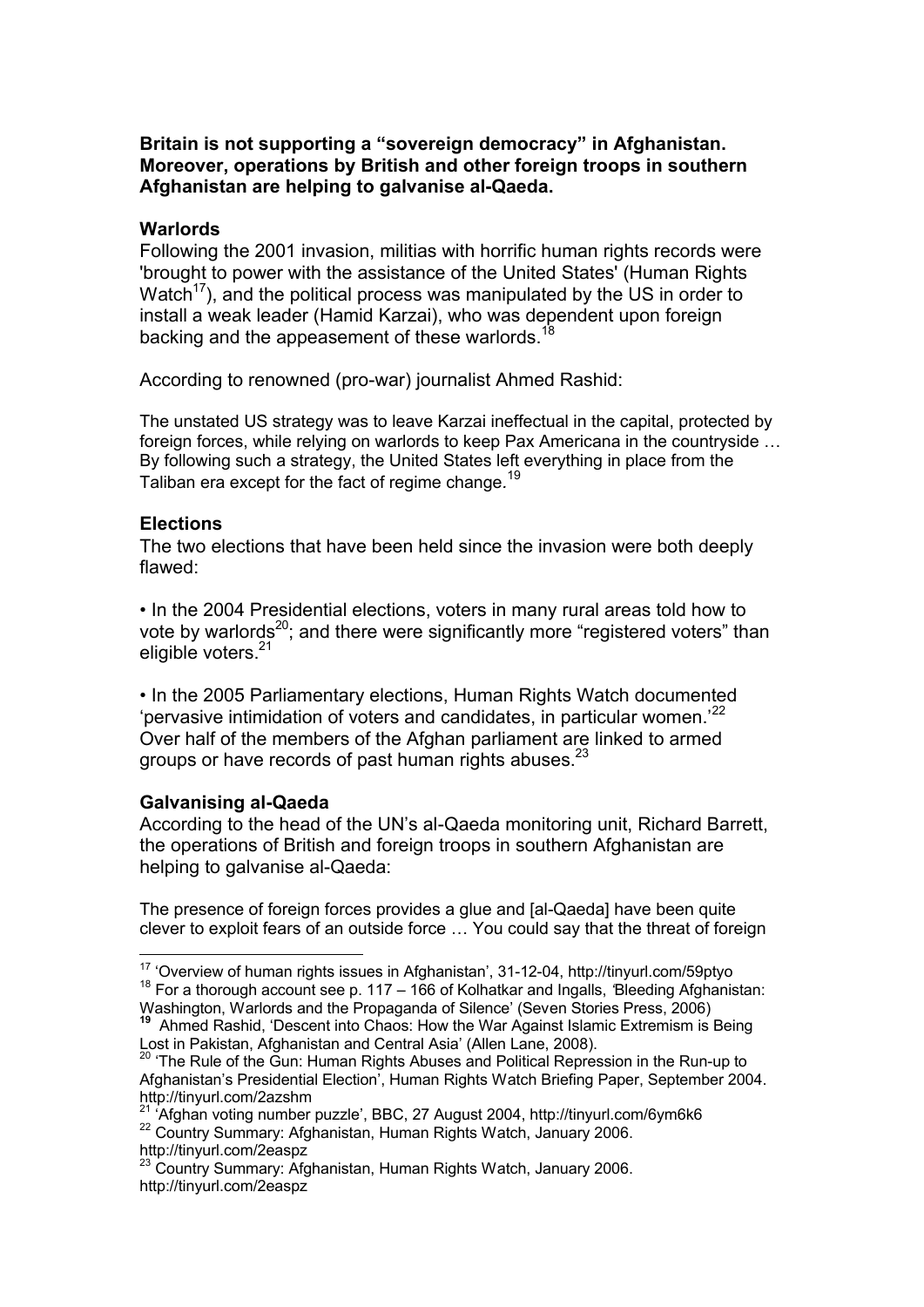occupation is giving them oxygen in the region with tribal leaders leaving aside local differences to unite against foreign forces. <sup>24</sup>

# **3. PEACE NEGOTIATIONS**

**Afghan public opinion overwhelmingly supports genuine peace negotiations with the Taliban, and the upper house of the Afghan Parliament has called for a military [ce](#page-4-0)asefire, negotiations and a date for the withdrawal of all foreign troops.**

#### **Afghan Opinion**

According to available polls, ordinary Afghans overwhelmingly back real negotiations with Taliban.

In a September 2007 poll<sup>25</sup>:

- 74% of Afghans supported negotiations with the Taliban
- 54% supported the idea a coalition government with the Taliban

#### **The Afghan Parliament**

<u>.</u>

In May 2007 the upper h[ou](#page-4-1)se of the Afghan Parliament called for a military cease-fire, negotiations with the Taliban, and a date for the withdrawal of all foreign troops.<sup>26</sup>

Nonetheless, Britain's official line has been to oppose such negotiations. In December 2007 Gordon Brown told the House of Commons:

Our objective is to defeat the insurgency by isolating and eliminating its leadership. I make it clear that we will not enter into any negotiations with these people.<sup>27</sup>

### **4. THE NECE[SS](#page-4-2)ITY OF WITHDRAWAL**

### **A negotiated settlement appears to be possible, but a timetable for withdrawal remains a key Taliban demand.**

In his 2007 book *Koran, Kalashnikov and Laptop*, Antonio Guistozzi - an expert on the Taliban insurgency at the LSE's Crisis States Research Centre

<sup>&</sup>lt;sup>24</sup> 'UK campaign in Afghanistan 'aids al-Qaeda", Observer, 14 September 2008, http://tinyurl.com/6xwdbv

<span id="page-4-0"></span> $25$  '2007 Survey of Afghans', conducted for Environics by D3 Systems Inc. and the Afghan Centre for Social and Opinion Research, 18 October 2007, http://tinyurl.com/ytt2yj <sup>26</sup> 'Afghan lawmakers call for ceasefire', Associated Press, 9 May 2007, http://tinyurl.com/39lmtq

<span id="page-4-2"></span><span id="page-4-1"></span><sup>27</sup> Hansard, 12 Dec 2007: Column 303, http://tinyurl.com/6cq6rg. As of October 2008, Britain still officially rejects talks except with "those within the Taliban who are genuinely prepared to leave the parth of violence and engage in the legitimate political process (Foreign Office minister Bill Rammell, Hansard, 7 October 2008, Column 129, http://tinyurl.com/69jsvw).